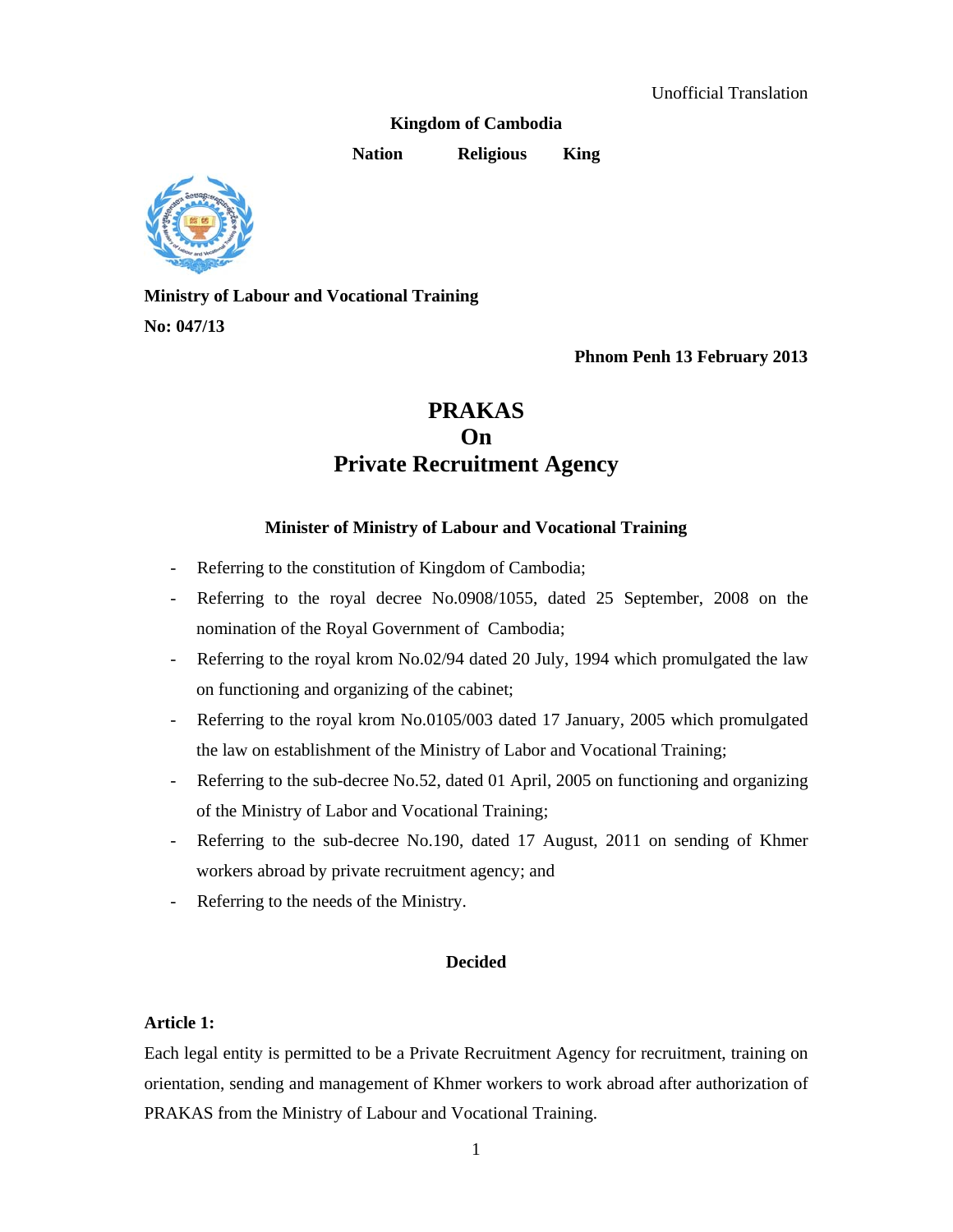Authorization of Private Recruitment Agency, is the permission for the successful applicant registered company only. The licensed Private Recruitment Agency cannot make sub contracts, selling any part of own Prakas to any person or to any company.

# **Article 2:**

On application for permission to operate as a Private Recruitment Agency, each legal entity shall submit proof of all the following a number of necessary conditions:

- Shall have a company constitution and certificate issued by the Ministry of Commerce;
- Identity documents and address documents of main shareholder and manager issued by local authority which they live.
- Main shareholder and manager shall have Khmer nationality and hold at least 51% of the company;
- Shall have documents recognized local authority on opening the location of company and on opening the centre for recruitment process, sending and managing workers working abroad;
- Shall have adequate human resources and materials for operating the business;
- Shall have a permanent representative in the receiving country of workers and s/he has legal knowledge of receiving country. The representative is not under the power of the partner recruitment company in the receiving country.
- Shall have a center for providing pre-departure orientation to workers as determined by the Ministry of Labour and Vocational for providing complete pre-departure orientation training to all workers.
- In the process of sending workers to work in abroad, the Private Recruitment Agency must officially inform to the Ministry of Labour and Vocational Training on the legal partner companies in each receiving country which recognized by the Ministry responsible for labour in the receiving country. Each Recruitment Agency do not permit to have more than two partner companies in receiving country.
- The labour inspectors responsible for employment and manpower shall inspect all above mentioned requirements and evaluate each point in order to provide suggestions to the Minister of Ministry of Labour and Vocational Training to check and decide the case by case.
- Ministry of Labour and Vocational Training will decide to give the permission to each private legal entity to operate as a Private Recruitment Agency within 15 (fifteen) days of working days starting from the day of receiving application.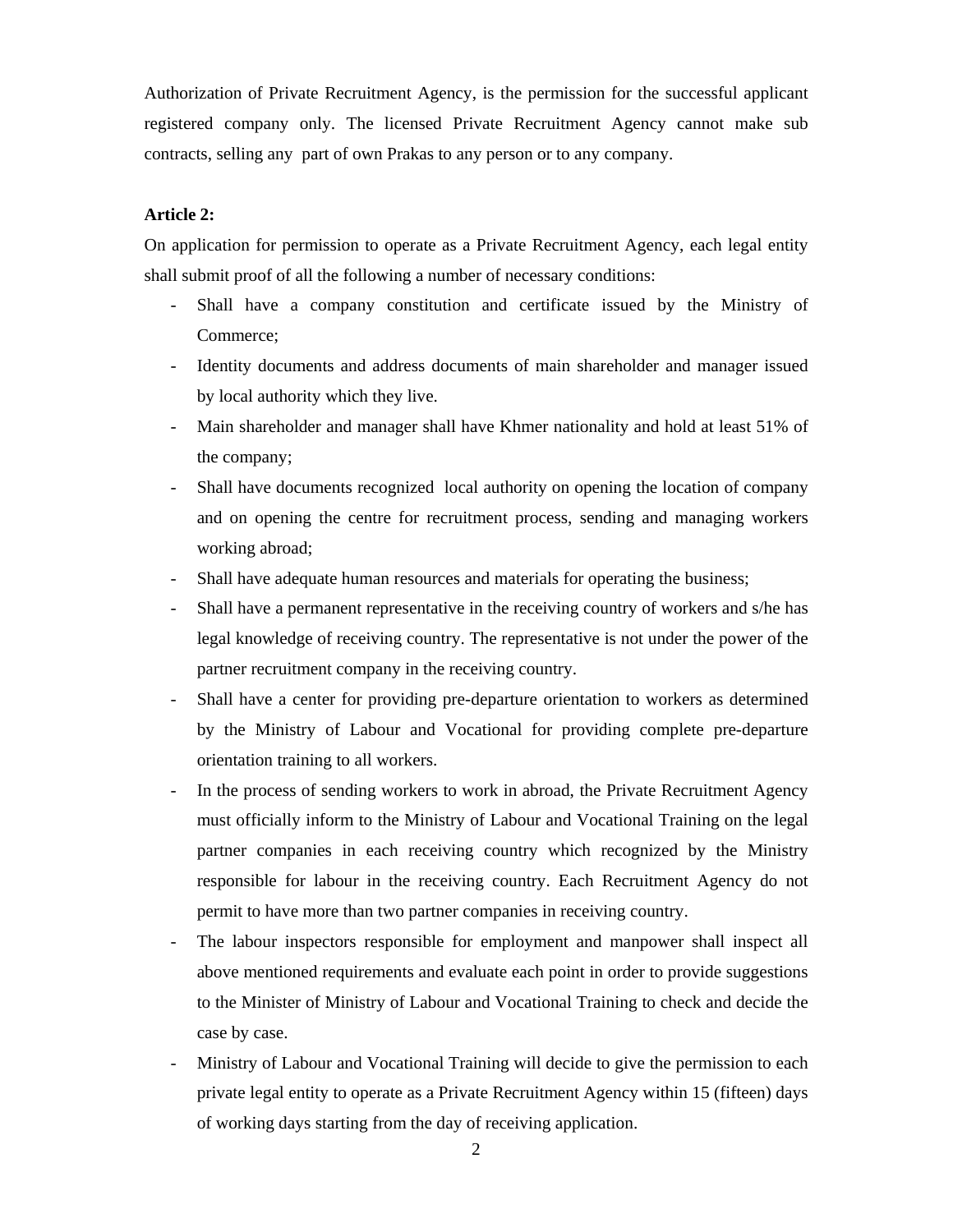# **Article 3:**

Each Private Recruitment Agency shall sign and implement an agreement with the Ministry of Labour and Vocational Training on duties and procedures for recruitment, pre-departure orientation training, sending and proper management of Khmer migrant workers in accordance with the sub-decree No.190 dated 17 August, 2011 on the management of the sending of Cambodian workers abroad through Private Recruitment Agencies and other relevant provisions.

#### **Article 4:**

After receiving permission from the Ministry of Labour and Vocational training within 15 (fifteen) working days, each Recruitment Agency shall deposit the Riel currency equivalent of \$100, 000 (one hundred thousand) US Dollars as a guarantee into the bank account of the Ministry of Labour and Vocational Training in any bank determined by the Ministry. The original copy of the guarantee deposit shall be kept in the Ministry of Labour and Vocational Training.

In case the Private Recruitment Agency does not deposit the guarantee deposit in accordance with the conditions above, the Ministry of Labour and Vocational Training shall withdraw the permission to operate as a Private Recruitment Agency which was given.

#### **Article 5:**

All Private Recruitment Agencies shall report monthly, quarterly, semester and yearly basis on the activities of recruitment, training on pre-departure orientation, sending and management of Khmer migrant workers abroad to Ministry of Labour and Vocational Training on time following the deadline.

# **Article 6:**

All Private Recruitment Agencies shall report immediately to the Ministry of Labour and Vocational Training when any problem is encountered by workers in order to enable the Ministry to take action to solve the problem in a timely manner.

#### **Article 7:**

All Private Recruitment Agencies must take responsibility for any problem or event happening during the training time of the pre-departure orientation course, while the migrant worker is travelling abroad and repatriation.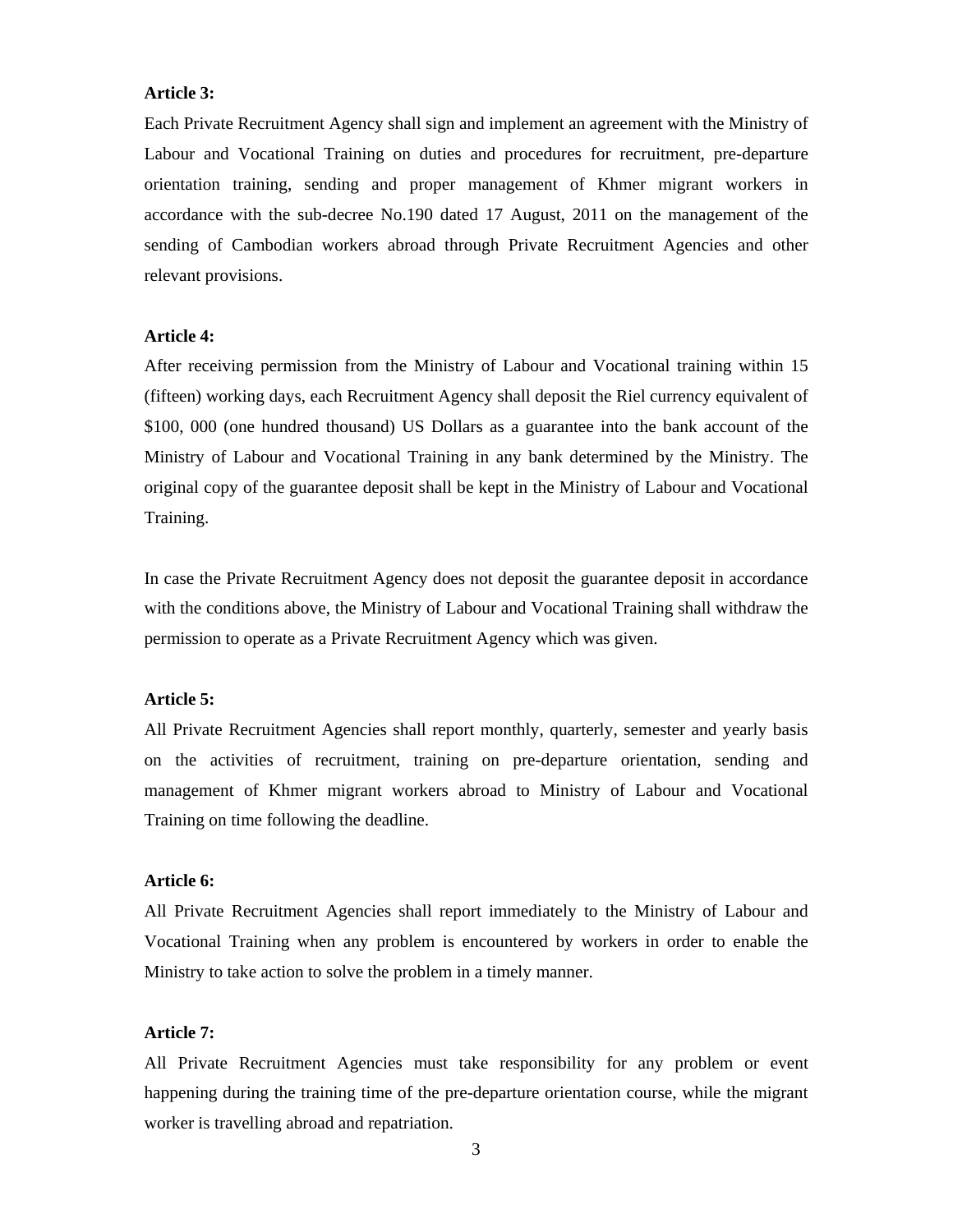Private Recruitment Agencies must coordinate with relevant authorities in the receiving countries to ensure migrant workers receive social insurance in accordance with the regulations of receiving country.

# **Article 8:**

With regard to staff such as staff and workers at central office, staff and workers at the training center of pre-departure orientation, Private Recruitment Agencies shall appropriately implement the provisions of the Labour Law and other relevant provisions.

Private Recruitment Agency shall provide training and improve the capacity of own staff on Labour Law and other relevant provisions.

#### **Article 9:**

Private Recruitment Agency shall responsible for all activities of each section of company such as administration section, recruitment section, skill training section, language learning section and pre-departure orientation training section.

# **Article 10:**

The information and personal documents of workers shall be kept confidential, unless a request from a competent authority.

#### **Article 11:**

Private Recruitment Agency shall keep all documents relating to recruitment, training on predeparture orientation, sending and management of migrant workers working abroad for inspection of the Ministry of Labour and Vocational Training.

# **Article 12:**

Each year, the Ministry of Labour and Vocational Training shall review the processes and results of each Private Recruitment Agency for evaluation for:

- Commending, guiding or issuing a warning on a case by case basis
- Continuing or ending the PRAKAS on the permission to run the Private Recruitment Agency.

# **Article 13:**